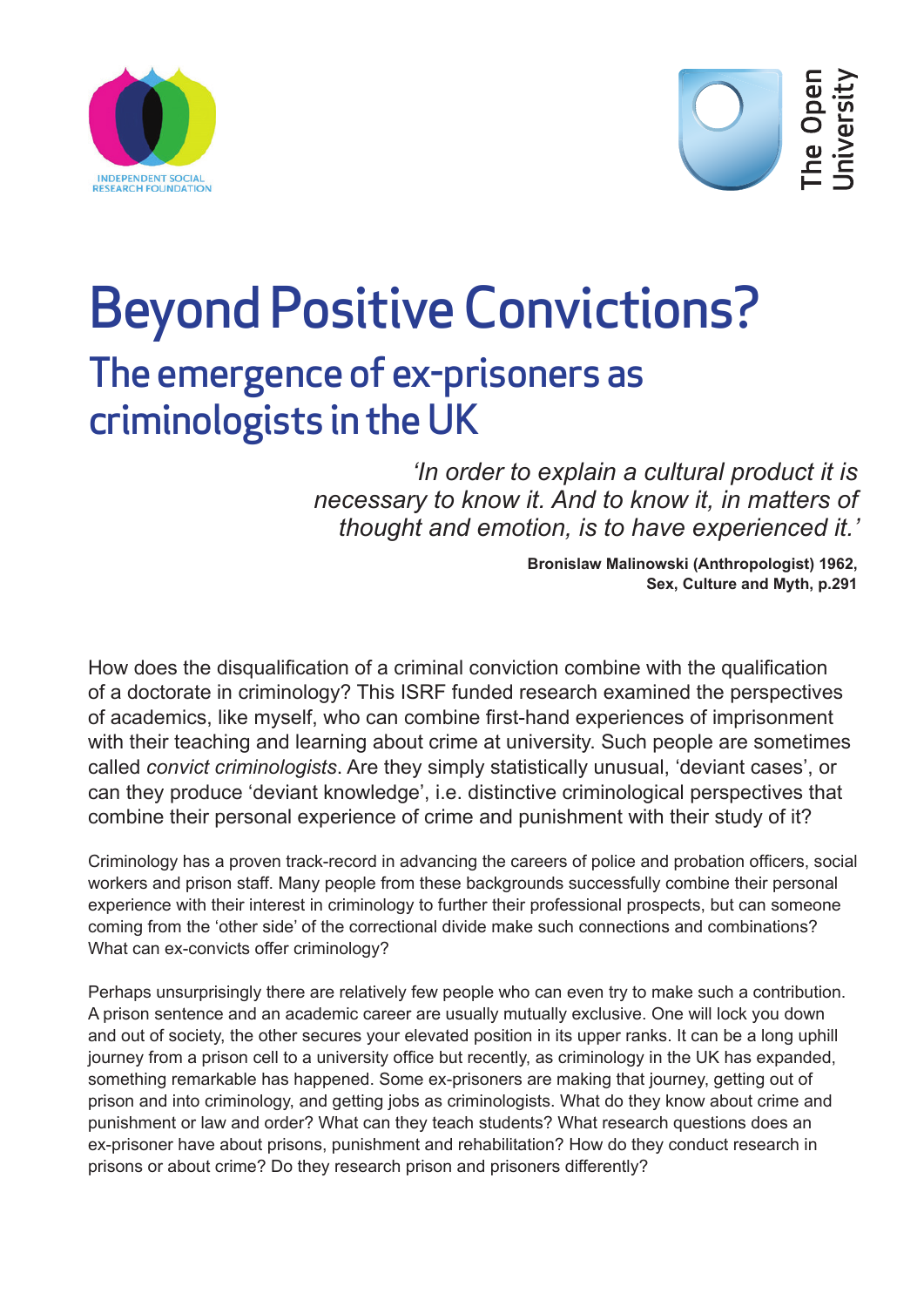## Interviewing convicts

My research sought answers to these kinds of questions. I recorded interviews with nearly all those people in the UK who meet the definition of a convict criminologist established by the US Convict Criminology group: a scholar who has graduated from a prison sentence and has either completed or is close to completing a PhD in criminology or a related subject.

Six biographical interviews were completed, all but one being with men. Of these, four have permanent lecturer or senior lecturer positions in British universities and one has secured a full-time research grant. Analysis of the interviews and the development of their implications for convict criminology is being written up for publication in 2018.



Dr Rod Earle, Senior Lecturer, School of Health, Wellbeing and Social Care, The Open University

A further element of the ISRF funding was for a small symposium of convict criminologists held in London in March 2017. It brought together those who had been interviewed, supportive academics and activists, and two undergraduate criminology students who are progressing from prison sentences to criminological scholarship. Of the twelve people attending all but two had been imprisoned, and each provided an account of how their relationship to criminology was influenced by their carceral experiences. The prison sentences represented in the group ranged from 3 months to 'life', the result of convictions as diverse as their duration suggests. Two women ex-prisoners, one an undergraduate, the other whose PhD thesis has been submitted, provided perspectives on women's incarceration and their routes into criminology. This group now meets as British Convict Criminology twice a year. It offers mutual support and encouragement to people with experience of imprisonment who want to develop their interest in criminology.



Participants at the first UK symposium on convict criminology held at The Centre for Crime and Justice Studies, London March 2017: (from left, Dr Rod Earle, (The Open University), Marie-Claire O'Brian (New Leaf), Dr Bill Davies (Leeds Beckett University), Michael Irwin (author), Jack Rinaldi (Westminster University student), Dr Sacha Darke, (Westminster University)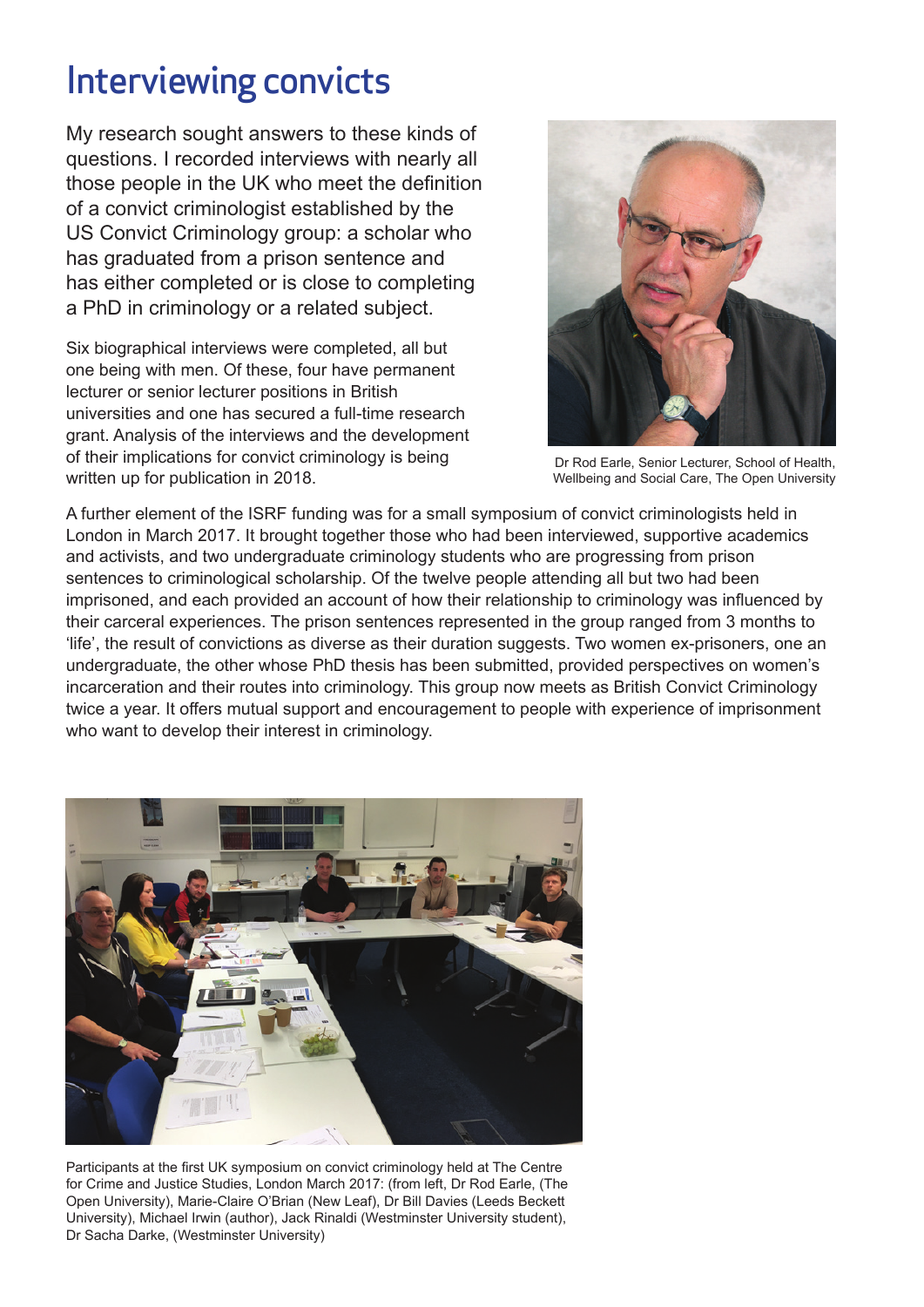*…you must learn to use your life experience in your intellectual work: continually to examine and interpret it. In this sense craftsmanship is the centre of yourself and you are personally involved in every intellectual product upon which you work.*

**C. Wright Mills: The Sociological Imagination, 1959 p.196**

## Why prisons matter

Prison is a profoundly misunderstood institution but one that enjoys a central position in popular beliefs about law and order, crime and punishment. In the UK prison populations stand at record levels, far higher than other European countries, despite consistent and persistent falls in most forms of crime. In the UK, prison sentences are getting longer, prisons are getting bigger and more prisons are being built. The people in prison are predominantly men, from poor communities and increasingly from minority ethnic groups. As prisons grow, freedom shrinks. More prisons do not make us safer and tend to make us more fearful. Among critical criminologists they are increasingly recognised as a form of socialised vengeance that do little more than add to the sum of violence and sorrow in the world.

Within criminology and popular culture the actual voices of those who have been imprisoned are rarely heard. Convict criminology, by connecting personal experience with critical social science, promises to generate new understandings of the prison system from people who have been imprisoned.

For more information about this study, convict criminology in general and the British Convict Criminology group contact:

Dr Rod Earle at The Open University email: [rod.earle@open.ac.uk](mailto:rod.earle%40open.ac.uk?subject=) [wels.open.ac.uk/people/re876](http://wels.open.ac.uk/people/re876)

or visit the group's website: [britishconvictcriminology.org.uk](http://www.britishconvictcriminology.org.uk)